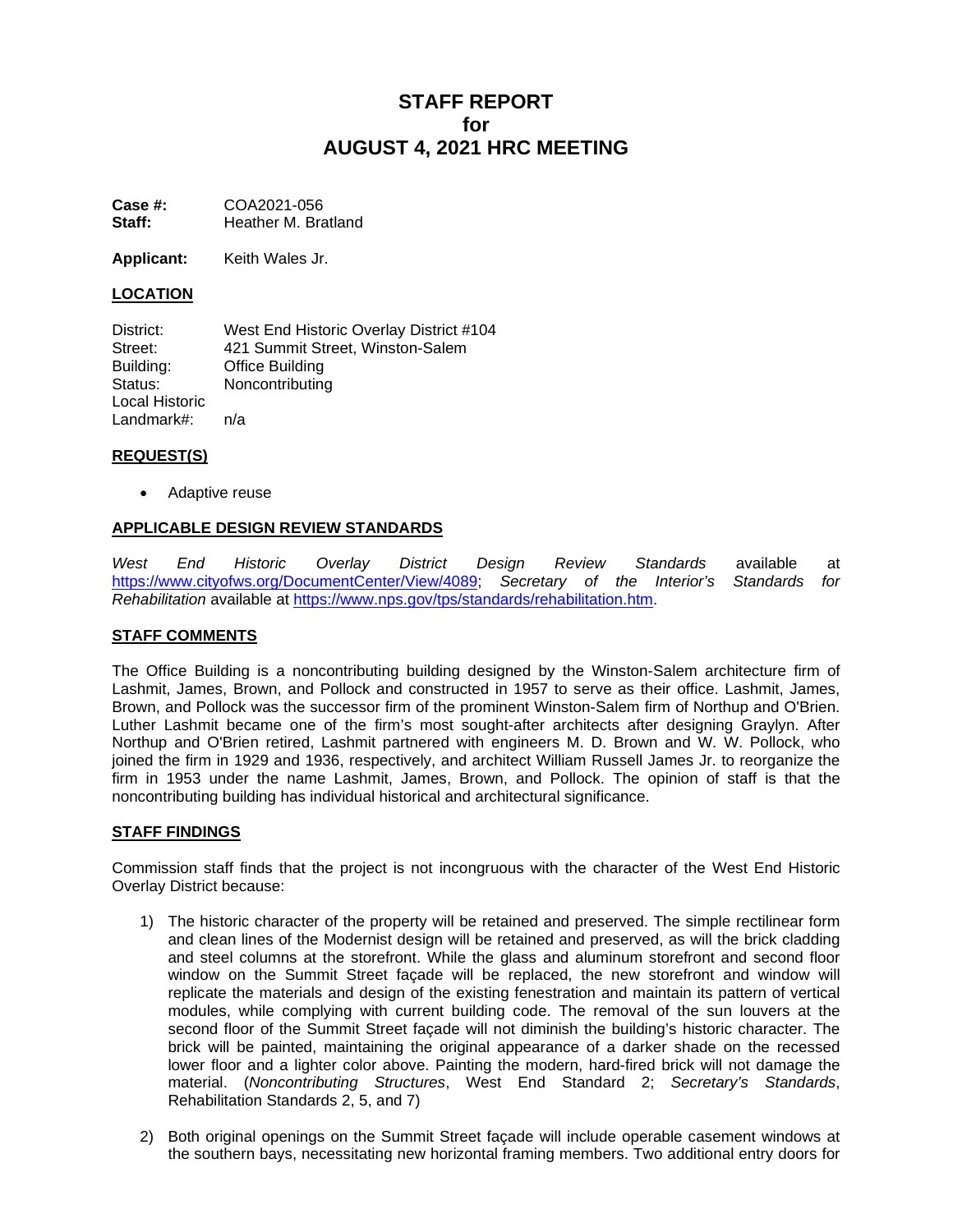commercial tenant spaces will be added at the ground floor of the Summit Street façade. These minor alterations from the original door and window configuration will differentiate the new work from the old. Three new single-bay openings will be punched into the second floor of the Summit Street façade, and they will be compatible in size and shape with the historic modules. The single module configuration differentiates these openings from the multi-module historic openings. Like the storefront and historic window openings, these will be infilled with aluminum and glass casement and fixed windows. The new windows and doors are compatible with the historic materials, features, size, scale, and proportion. (*Noncontributing Structures*, West End Standard 2; *Secretary's Standards*, Rehabilitation Standard 9)

- 3) On the 4 ½ Street façade, a flush metal egress door will be installed at the ground level. At the rear façade, two obsolete mechanical louvers will be removed and the openings infilled with matching brick. Neither of these alterations will destroy historic material that characterizes the property. A band of aluminum and glass casement windows will be installed in an existing second floor window opening on the rear façade. Two new openings will be cut into the second-floor brick of the rear façade and infilled with a mixture of fixed panes and doors. The rectilinear shape of the openings is compatible with the historic character of the building, as are the materials and design of the new doors and windows. However, the difference in size from the historic module differentiates this work from the original. (*Noncontributing Structures*, West End Standard 2; *Secretary's Standards*, Rehabilitation Standard 9)
- 4) In the parking lot, a wooden stockade fence screening mechanical equipment will be removed. In the same area of the lot, a brick wall with painted-steel fence inset will be installed to create a screened outdoor recreation area adjacent to the second-floor residential space. The new wall is compatible with the site and property in terms of size, height, scale, and materials; it will not impact the site topography or any historic site features. Metal is an appropriate material for fences in an area of low visibility. (*Walls*, West End Standards 5 and 9; *Fences*, West End Standard 4)
- 5) A small patio composed of porcelain pavers, a porcelain paver walkway, a brick fireplace, planting areas, and an above-ground pool will be installed inside the walled area, which is within the area of low visibility and screened from view. The patio is compatible with the special character of the building and site; tile is an appropriate paving material. The walkway is an appropriate scale, and it will not impact the site topography or any historic site features. The brick fireplace will be constructed adjacent to the building and can be removed without damaging it. The pool will not be visible to the public; therefore, it will not be incongruous with the special character of the West End. (*Decks, Terraces, and Patios*, West End Standards 3 and 4; *Noncontributing Structures*, West End Standard 2; *Walkways and Steps*, West End Standard 7; *Accessory Features: Commercial Trash Receptacles and Recreational Features*, West End Standards 2 and 4)

#### **STAFF RECOMMENDATION**

Based on the preceding findings, staff recommends that the Commission approve COA2021-056 at the Office Building, located at 421 Summit Street, within the West End Historic Overlay District (PIN 6825-86- 7809.00), with the following conditions:

- 1) The applicant shall receive, prior to commencement of the work, all other required permits or permissions from governmental agencies;
- 2) Commission staff shall review and approve any revisions or deviations to any portion of the assubmitted work, that qualifies as a minor work, prior to commencement of that portion of the project; and,